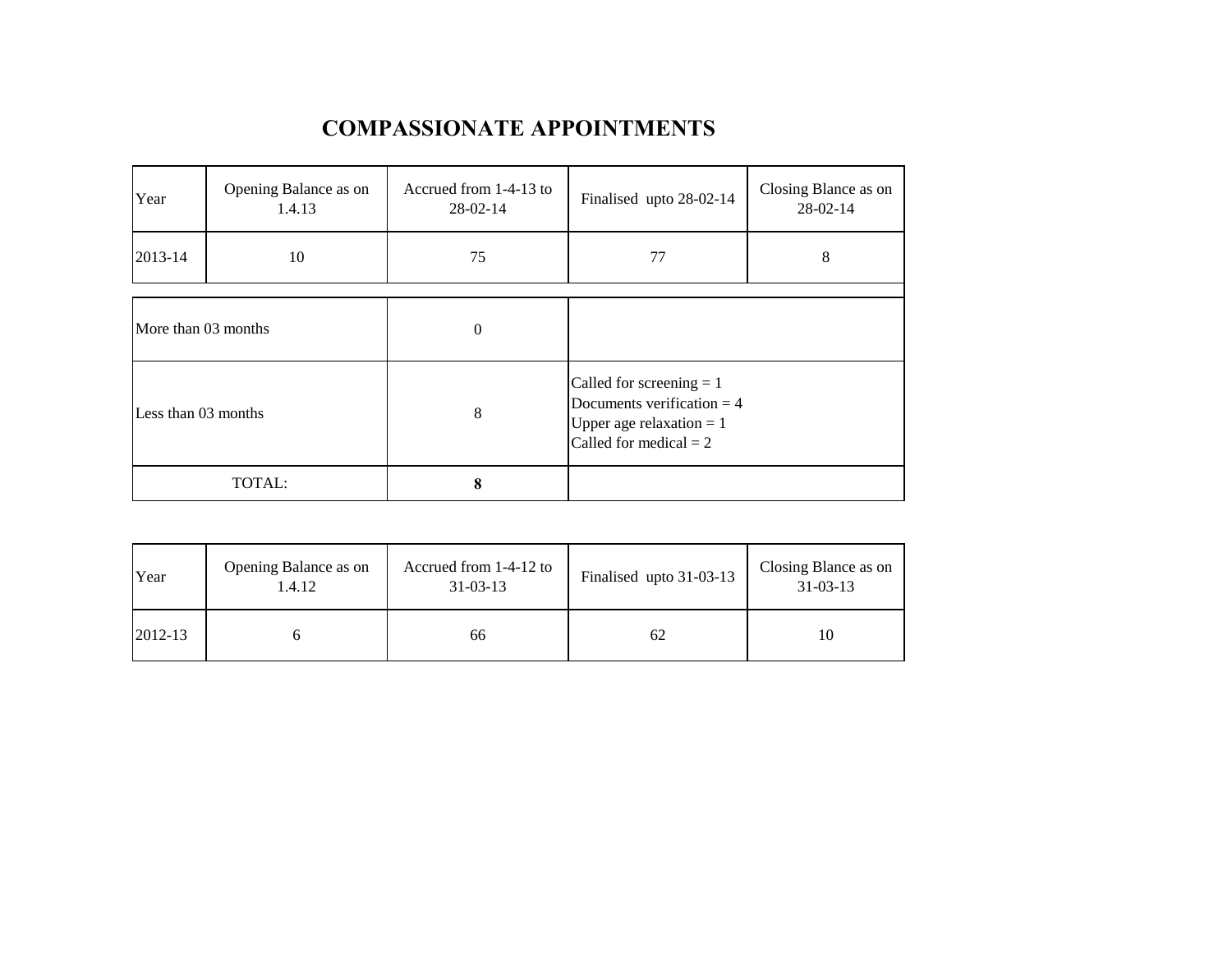| Sr.<br><b>No</b> | Name of<br>Ex. Employee | Designation<br>& Station                        | Dt.of Death/<br>Med.<br>Decategories | Name of Ward        | Dt.of<br>Application for<br>CG<br>appointment | Present<br>status                                            |
|------------------|-------------------------|-------------------------------------------------|--------------------------------------|---------------------|-----------------------------------------------|--------------------------------------------------------------|
|                  | Kailash Chand           | Ex.Jamadar /Peon,<br>Dy.CAO(TA)All              | 07.12.12                             | Jaikishan Mehra     | .09.13                                        | Char.ver<br>fication<br>pending.                             |
| 2                | <b>Babu Khan</b>        | Ex.Sr.Helper<br>SSE(Sig.)All                    | 20.08.12                             | Amjad Khan          | 04.12.13                                      | Char.ver<br>fication<br>pending.                             |
| 3                | Nana Lal                | $ EXMCF(Co.)SSE(Co.) _{07.02.13}$<br><b>UDZ</b> |                                      | <b>Hemant Meena</b> | 11.12.13                                      | Call for<br>screenin<br>g in<br>Feb.14<br>but not<br>turnup. |
| $\overline{4}$   | Vaniya                  | Ex.Gangman, SSE-<br>PW-MVJ                      | 15.03.13                             | Bhuriya Manu Bhai   | 16.12.13                                      | Char.ver<br>fication<br>pending.                             |
| 5                | Panna Singh             | EX Track man,<br>SSE(PW)/S - All                | 03.07.13                             | <b>Hardev Singh</b> | 28.12.13                                      | Char.ver<br>fication<br>pending.                             |

## **PENDING COMPASSIONATE GROUND CASES AS ON 28.02.14**